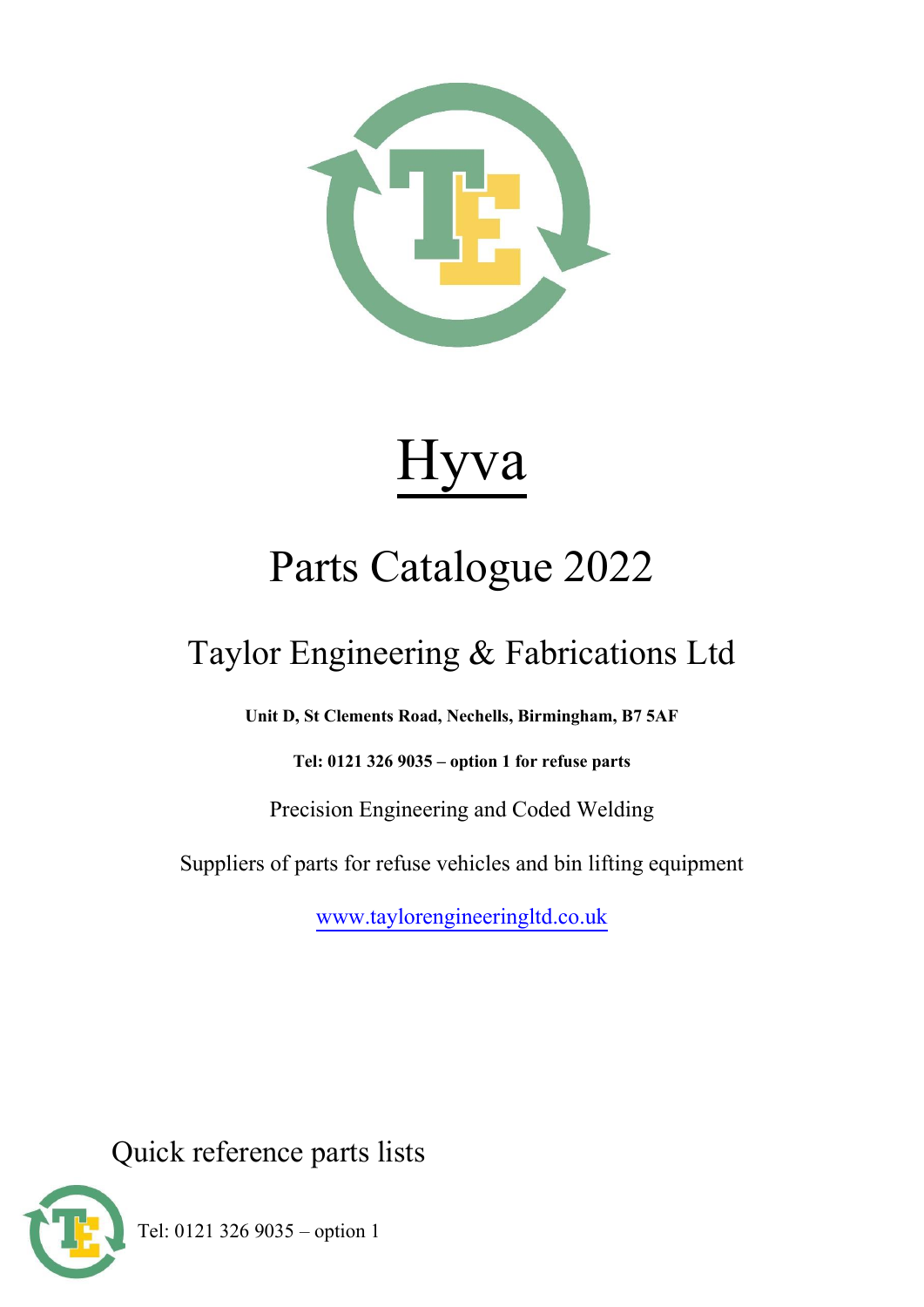| <b>OEM P/N</b> | <b>Description</b>                                           | <b>Taylor</b>          |
|----------------|--------------------------------------------------------------|------------------------|
|                |                                                              | <b>Engineering P/N</b> |
| N/A            | Proxy switch PNP N/C Hyva jack leg                           | <b>TEL2046</b>         |
| N/A            | Black booted push button complete Hyva                       | <b>TEL2278</b>         |
| N/A            | Hyva proxy M18 45mm NPN NC                                   | <b>TEL2459</b>         |
| N/A            | Hyva skip net later mighty mesh                              | TEM1072/4MM            |
| N/A            | Hyva mighty mesh net Gladiator/Transcover/Autocover/Ed       | <b>TEM1072/MM</b>      |
| N/A            | Hyva upper arm left hand                                     | <b>TEM1215</b>         |
| N/A            | Hyva upper arm right hand                                    | <b>TEM1216</b>         |
| N/A            | Lower arm Hyva fixed system both sides Hook Loader           | TEM1582/1              |
| N/A            | Tension spring only Hyva Hook Loader                         | TEM1869/2              |
| N/A            | Screw c/sink Hyva ext skip arm wear pads                     | TEM1958/1              |
| N/A            | Use TEM1519/1                                                | TEM6116/2              |
| N/A            | Spring for Hyva roller also same spring in TEM6054           | <b>TES4040</b>         |
| N/A            | Seal/wiper kit Hyva skip handle bracket/ spool Veolia St Alb | TEZ9044                |
| 05160301       | Bush Hyva tipping frame pin pivot                            | TEM6092/1              |
| 05210201       | Roller large load cell Hyva roll on                          | <b>TEM1492</b>         |
| 05210401       | Pin for roller load cell Hyva roll on                        | TEM1493                |
| 06050004       | Pin tipping frame pivot Hyva Hook Loader                     | <b>TEM6092</b>         |
| 07050008       | Front wear pad Upper Boom arm Hook Loader                    | <b>TEM1909</b>         |
| 0750002AA      | Front wear pad Lower Boom arm Hook Loader                    | <b>TEM1910</b>         |
| 08050008       | Rear wear Pad Upper Boom Arm Hook Loader                     | <b>TEM1915</b>         |
| 08050009       | Rear wear Pad Lower Boom Arm Hook Loader                     | <b>TEM1914</b>         |
| 08102116       | Hyva breather filter c/w cap                                 | <b>TEF5022</b>         |
| 08102117       | <b>BREATHER FILTER HYVA</b>                                  | <b>TEF5017</b>         |
| 08102129       | Oil level tank gauge (sight glass) 3" Hyva skip              | TEV3071                |
| 08100001AA     | Hook mounting pin Hyva                                       | TEM6116/1              |
| 09030635       | Hyva rear lock cylinder 3 port                               | <b>TEM6149</b>         |
| 09228168V      | Proxy switch body raise/boom up/Hyva & net                   | <b>TEL2363</b>         |
| 14896991A      | Main Filter Hyva Skip & Hook Loader                          | <b>TEF5016</b>         |
| 15029030       | Circlip for TEM6132 Hyva                                     | TEM6132/1              |
| 31020100       | Valve rear lock with plunger Hyva titan                      | TEV3035/2              |
| 30120101       | HYVA DIVERTER VALVE                                          | <b>TEV3035</b>         |
| 34010100       | Hyva tip hook operating valve 5 port with lever              | <b>TEV3032</b>         |
| 35010220       | Arrow indicator lamp, red Hyva in cab box                    | TEL2190                |
| 35010224       | Arrow Indicator Lamp Led Green in cab box                    | TEL2190/1              |
| 36000140       | Circlip tipping pin retainer Hyva Hook Loader                | TEM6092/2              |
| 36010120       | Circlip link arm BRG DE1002054 Hyva                          | TEM1519/1              |
| 37200002       | 1/8 BSP Straight grease nipple misc goes with TEM6167/1      | <b>TEX5018</b>         |
| 52340810       | Hyva stabilizer coverES2                                     | <b>TEM6130</b>         |
| 520203824      | PTO AIR SWITCH Hyva Skip Wagon in Cab                        | <b>TEV3047</b>         |
| 521700615      | Hyva in out cylinder adjustable                              | <b>TEM6137</b>         |
| 522602500      | Roller small load cell Hyva roll on                          | TEM1491                |
| 522603800      | Guard Hyva rear lamp early type Hook Loader                  | <b>TEM1060</b>         |
| 522619700      | Guard Hyva rear lamp later type Titan Hook Loader            | TEM1060/1              |
| 523316610      | Hyva skip wide angle mirror                                  | <b>TEM6117</b>         |
| 523316650      | Hyva skip wide angle mirror arm                              | <b>TEM6118</b>         |

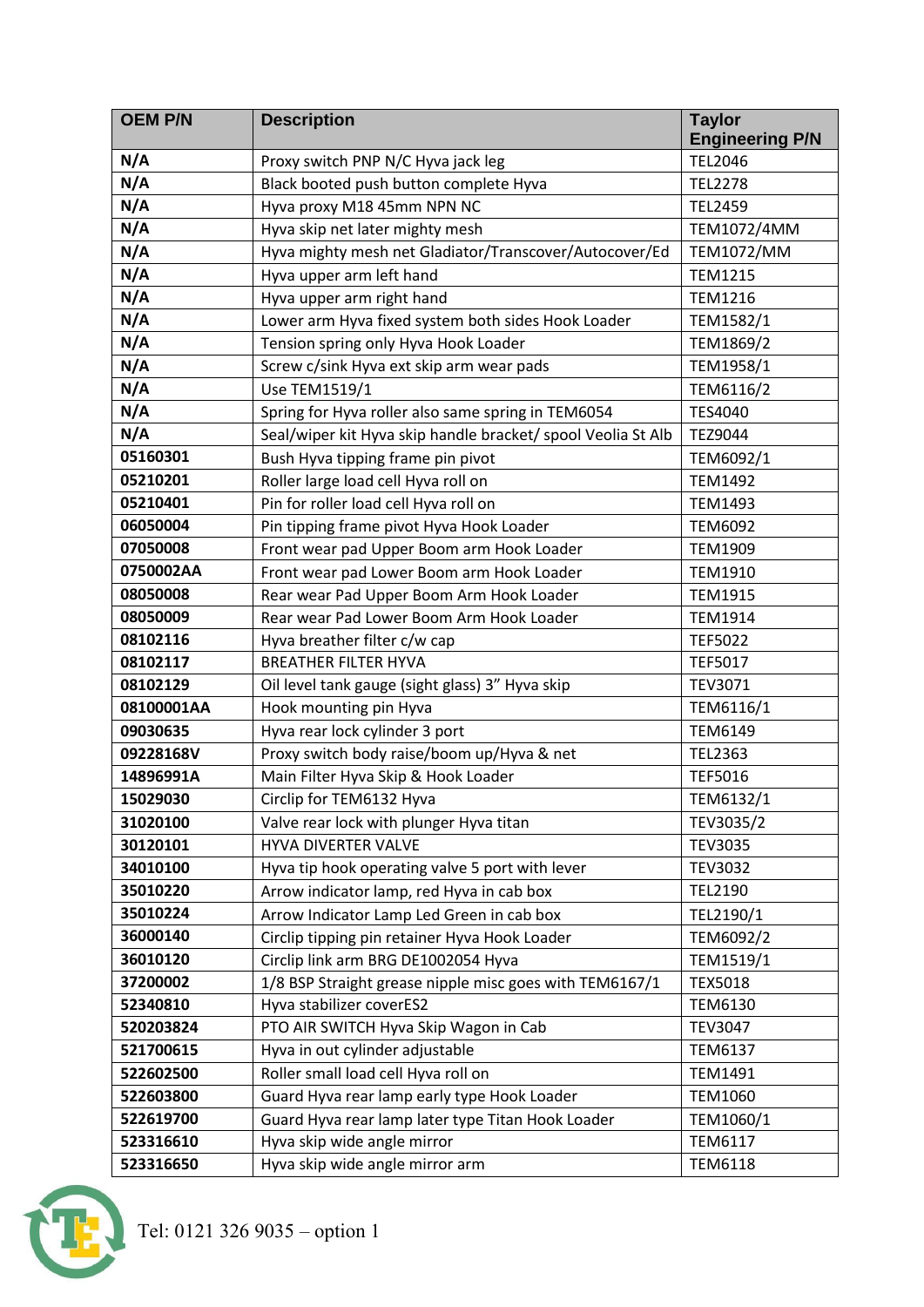| 523317480 | Square insert LDPE Hyva                             | TEM6131           |
|-----------|-----------------------------------------------------|-------------------|
| 523402300 | Arm connecting pin Hyva Auto sheet                  | <b>TEM6152</b>    |
| 523402300 | Hyva upper arm pin autosheet                        | TEM1581/1         |
| 523402471 | Cylinder pivot pin Hyva Auto sheet                  | <b>TEM6151</b>    |
| 523402491 | Lower arm cylinder pin Hyva Auto sheet              | <b>TEM6153</b>    |
| 523402800 | Bar tarp Hyva net system Hook Loader                | <b>TEM6014</b>    |
| 523405500 | Lower Arm Easy Sheet Adjustable width system        | TEM6053/1         |
| 523406025 | Hyva ES2 wear pad 375X25X4                          | <b>TEM6135</b>    |
| 523406065 | Hyva ES2 wear pad 375X60X4                          | <b>TEM6136</b>    |
| 523406200 | Upper Arm Easy Sheet Adjustable width system        | <b>TEM6053</b>    |
| 523407400 | Telescopic external section Hyva ES2                | <b>TEM6134</b>    |
| 523407761 | Hyva pin 65mm                                       | <b>TEM6132</b>    |
| 523407788 | Hyva pin 92mm                                       | TEM6132/2         |
| 523407900 | Telescopic internal section Hyva ES2                | <b>TEM6133</b>    |
| 523410500 | HYVA Lower arm, sheeting system                     | <b>TEM1327</b>    |
| 523410500 | Hyva hook autosheet lower arm                       | <b>TEM6150</b>    |
| 523411000 | Cradle for Hyva Kwik Cova                           | <b>TEM1764</b>    |
| 523411000 | Hyva Kwik Cova cradle NOW USE TEM1764               | <b>TEM1336</b>    |
| 523411100 | Stabilizer bar for Hyva Kwik Cova cradle            | TEM1764/1         |
| 523411200 | UPPER ARM, HYVA KWIK KOVA R/H                       | <b>TEM1581</b>    |
| 523411201 | UPPER ARM, HYVA KWIK KOVA L/H                       | <b>TEM1582</b>    |
| 523413100 | <b>Tension Spring Hook Loader</b>                   | <b>TEM1869</b>    |
| 523413110 | Spring Roller Easy Sheet Adjustable width system    | <b>TEM6054</b>    |
| 523413500 | Hyva skip net early chain                           | TEM1072/1         |
| 523414500 | Roller skip net Hyva                                | TEM1869/1         |
| 523415400 | Tension Spring Skip Netting System                  | <b>TES4052R/H</b> |
| 523415401 | Tension Spring Skip Netting System                  | TES4051L/H        |
| 523418200 | Hyva net old & new system adjustable                | TEM1072           |
| 523418400 | Hyva skip net mighty mesh (early) chain             | TEM1072/2MM       |
| 523442100 | Hyva skip net later version                         | TEM1072/4         |
| 523620360 | Amber Light in cab box                              | TEL2190/2         |
| 523622000 | Decal SWL Skip Wagon Various                        | <b>TEM6022</b>    |
| 523628724 | Hyva control valve solenoid 19W                     | <b>TEV3094</b>    |
| 761002315 | Bush T1 hoist Farid 08160000044 Hyva 761002315      | TEM1691           |
| AE080083  | Hyva titan container roller pin                     | TEM6127/1         |
| AE081666  | Hyva titan container roller                         | <b>TEM6127</b>    |
| AE082065  | Boom arm slide wear pad rest Hyva AE082065 AE080065 | <b>TEM6108</b>    |
| AE082065  | Hyva titan bridge wear plate                        | <b>TEM6112</b>    |
| AE090802  | Hyva hook asm                                       | TEM6116/3         |
| H0000726  | Hyva roll on/off goose neck rest pad                | <b>TEM1360</b>    |
| H0000758  | Hyva roll on/off base plate to go with TEM1360      | <b>TEM1361</b>    |
| H0004036  | Hyva hook no latch special (UK)                     | <b>TEM6116</b>    |
| N0598027K | Wear pad Hyva ext skip arm (sides)                  | <b>TEM1958</b>    |
| N0598048K | Wear pad Hyva ext skip arm (top/bottom)             | <b>TEM1959</b>    |
| N0609513  | Bracket for Ram Guard Hyva                          | TEM1091/1         |
| N0609522K | Hyva skip arm pivot bush                            | <b>TEM6121</b>    |
| N0609524  | Bracket for Ram Guard Base End                      | TEM1091/2         |
| N0945108  | Hyva ram guard slider rails                         | TEM1092           |

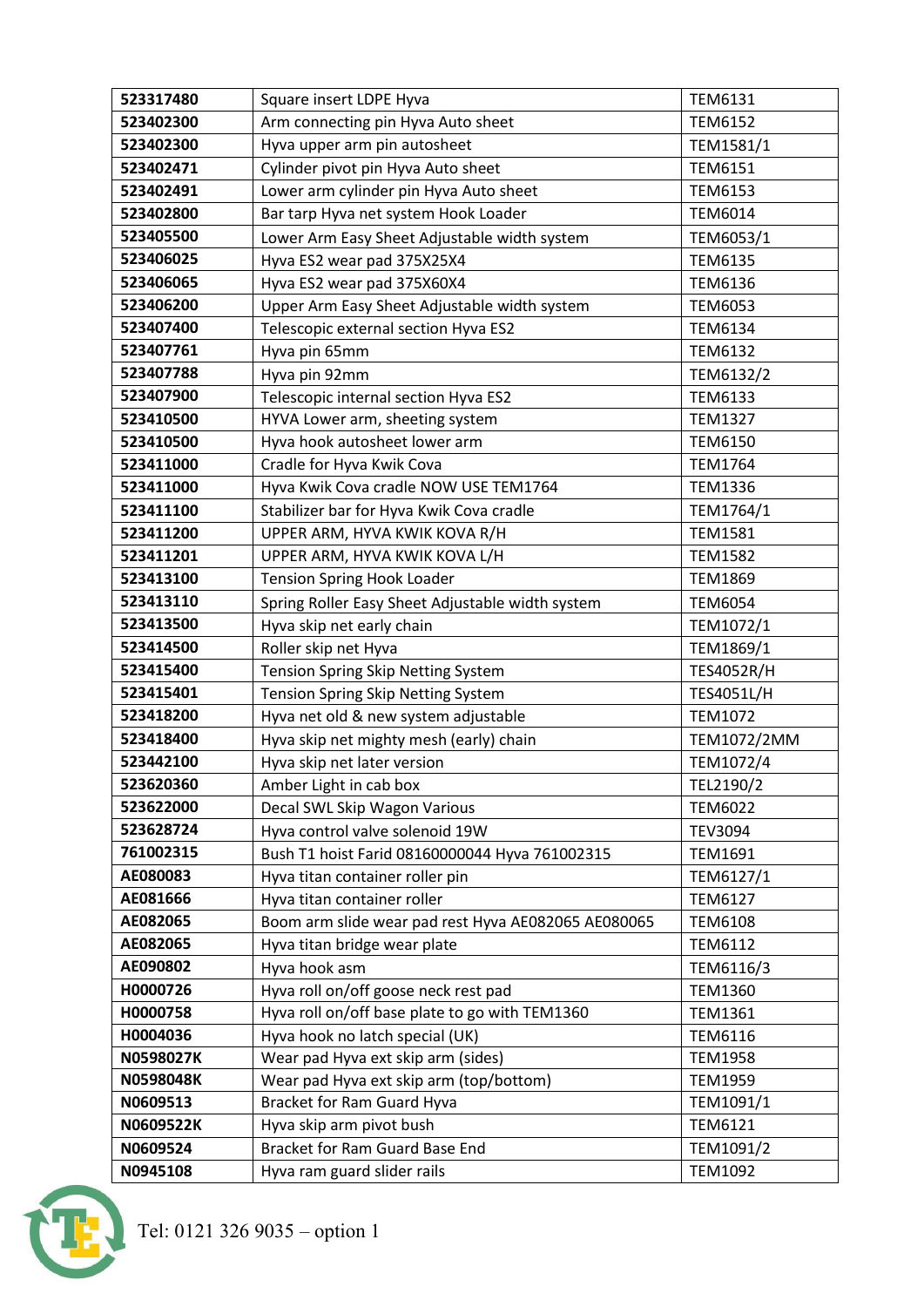| N0960752        | Hyva skip ram guard channel cover                | TEM1091        |
|-----------------|--------------------------------------------------|----------------|
| <b>NB000372</b> | Coil Emergency Stop Valve & Dump Valve           | <b>TEV3081</b> |
| P1000155        | Container stop Hyva Skip                         | <b>TEM1539</b> |
| P1003873        | Mounting Plate, rod end, new Hyva skip ram guard | <b>TEM1753</b> |
| P1003874        | Hyva skip ram guard new type                     | TEM1607        |
| P1003876        | Bearing block base end new Hyva skip guard       | TEM1754        |

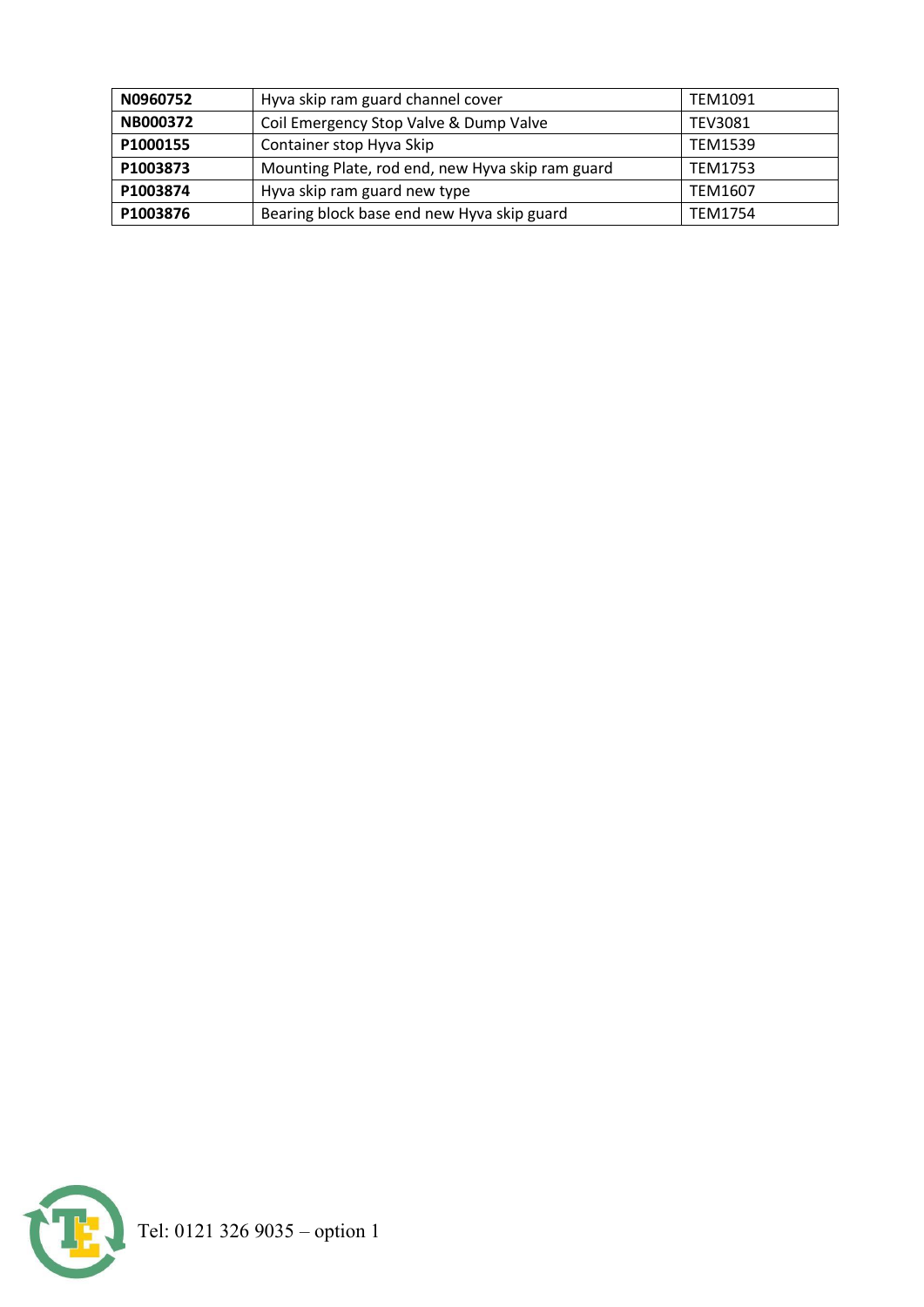#### Filters

|         | TEF5016        | Hyva skip & Hook Loader main filter<br>(14896991A) |
|---------|----------------|----------------------------------------------------|
|         | TEF5017        | Hyva Hook Loader breather filter<br>(08102117)     |
| William | <b>TEF5022</b> | Hyva breather filter c/w cap (08102116)            |

#### Switches and Electrical

| <b>TEL2046</b> | Proxy switch PNP N/C Hyva jack leg       |
|----------------|------------------------------------------|
| <b>TEL2190</b> | Arrow indicator lamp red Hyva in cab box |

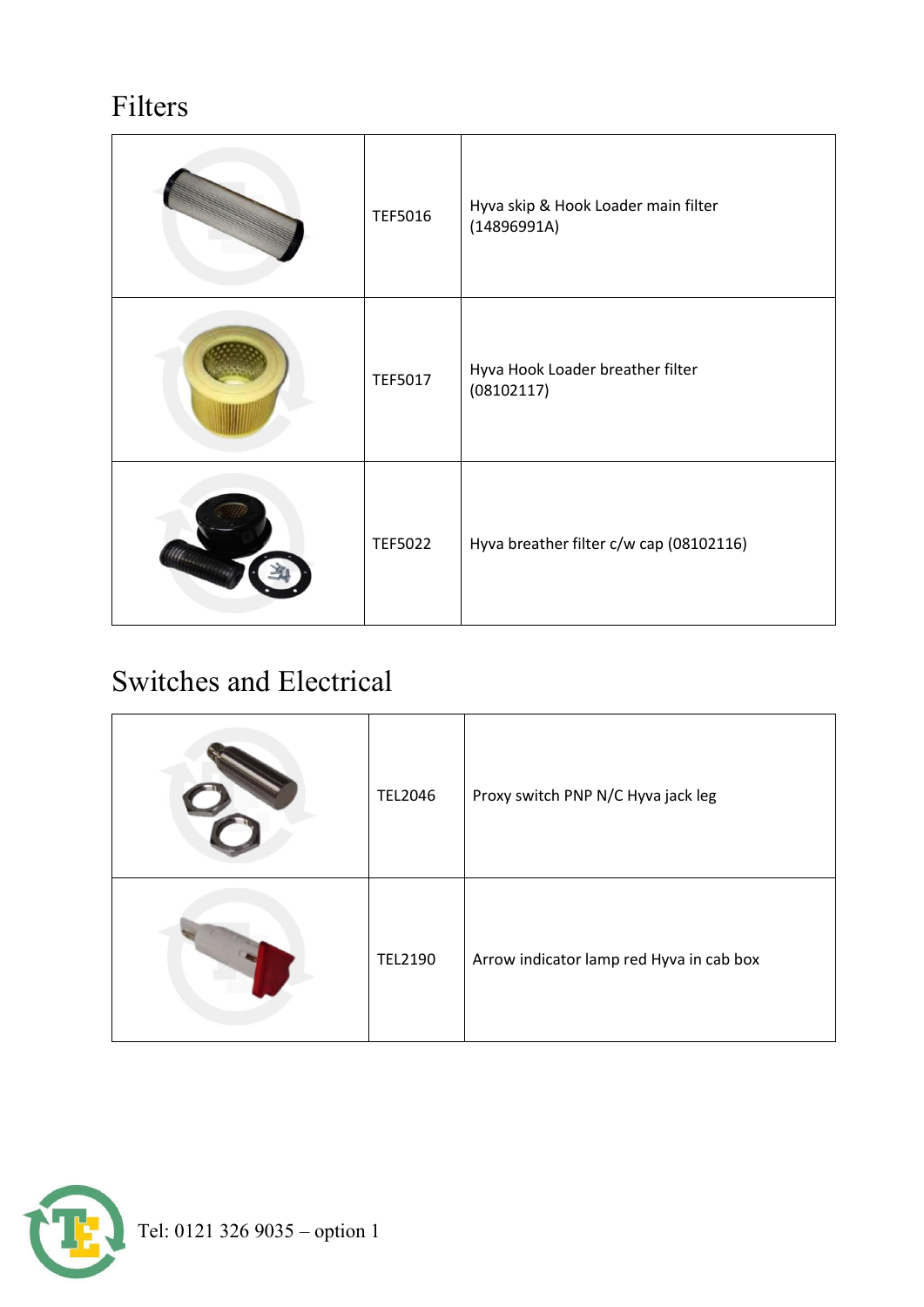| TEL2190/1      | Hyva arrow indicator lamp, green, in cab box                    |
|----------------|-----------------------------------------------------------------|
| TEL2190/2      | Hyva led light, round, yellow, in cab box                       |
| <b>TEL2242</b> | Proxy Hyva Skip, r/lock various, c/w loom; NC NPN<br>(H0003573) |
| <b>TEL2278</b> | Black booted push button complete Hyva                          |
| TEL2363        | Proxy switch body raise/ boom up/ Hyva<br>(09228168V) & net     |
| <b>TEL2459</b> | Hyva proxy M18 45mm NPN NC                                      |

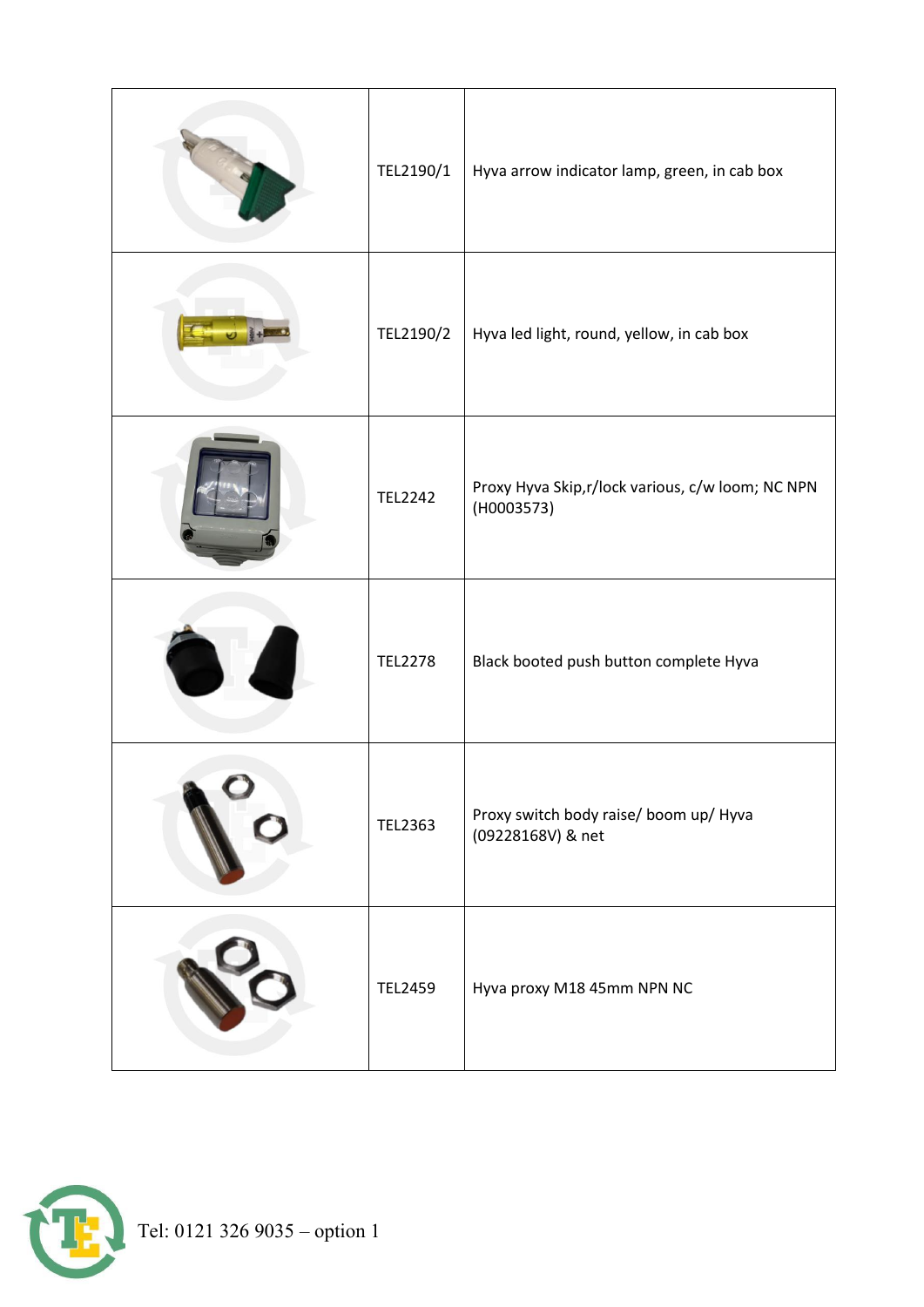|  | <b>TEL2470</b> | Hold to Run Switch<br>(520200300) |
|--|----------------|-----------------------------------|
|--|----------------|-----------------------------------|

#### Mechanical

| <b>TEM1060</b> | Guard Hyva rear lamp early type Hook Loader          |
|----------------|------------------------------------------------------|
| TEM1060/1      | Guard Hyva rear lamp later type Titan Hook<br>Loader |
| TEM1072        | Hyva net old system and new system adjustable        |
| TEM1072/1      | Hyva skip net early chain                            |

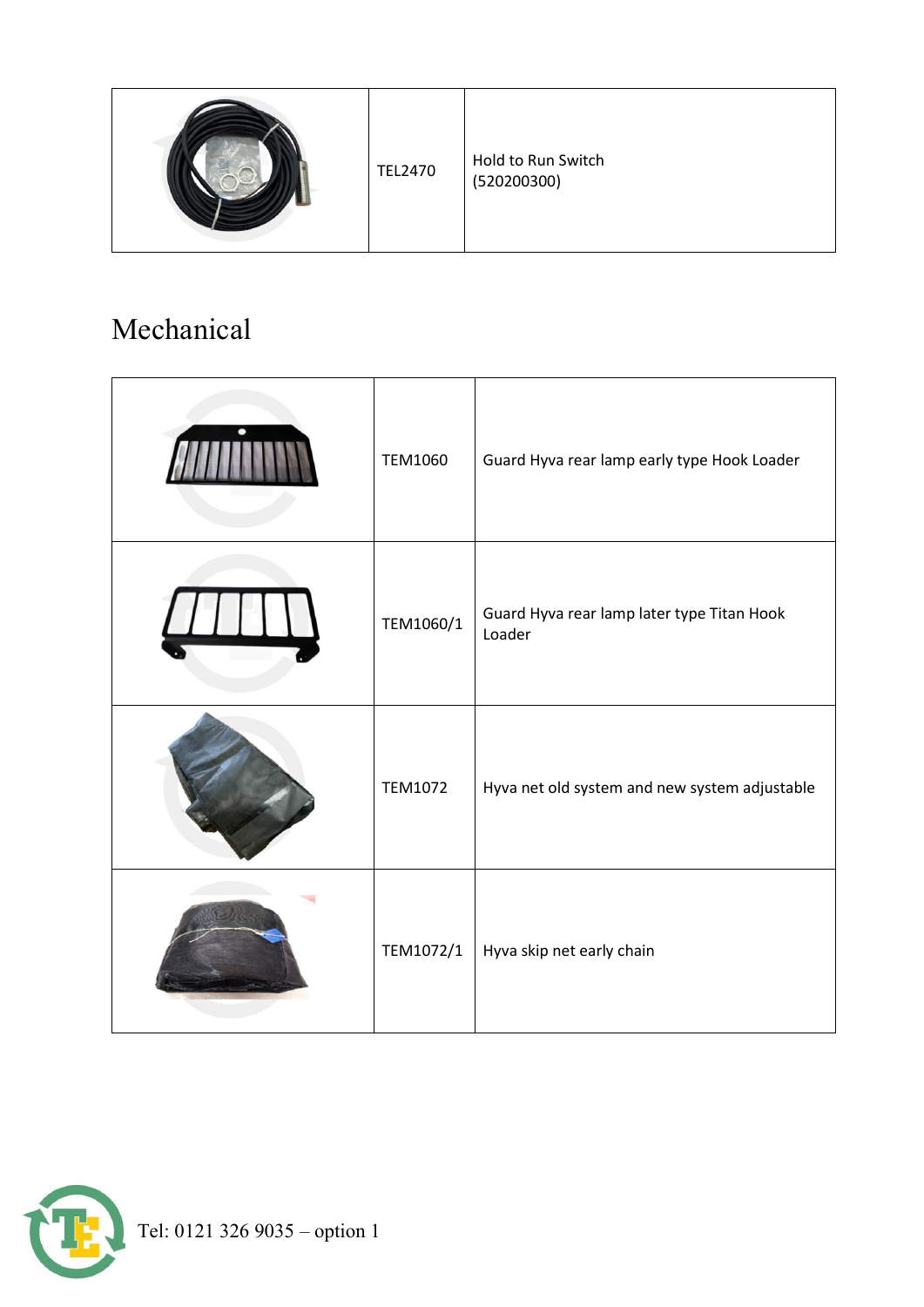| TEM1072/2<br><b>MM</b> | Hyva skip net mighty mesh (early) chain                           |
|------------------------|-------------------------------------------------------------------|
| TEM1072/4              | Hyva skip net later version                                       |
| TEM1072/4<br>MM        | Hyva skip net later Mighty Mesh                                   |
| TEM1072/<br><b>MM</b>  | Hyva Mighty Mesh net Gladiator / Transcover<br>/Autocover / Edbro |
| TEM1091                | Hyva skip ram guard channel cover (N0960752)                      |
| TEM1091/1              | Hyva bracket for ram guard<br>(NO609513)                          |

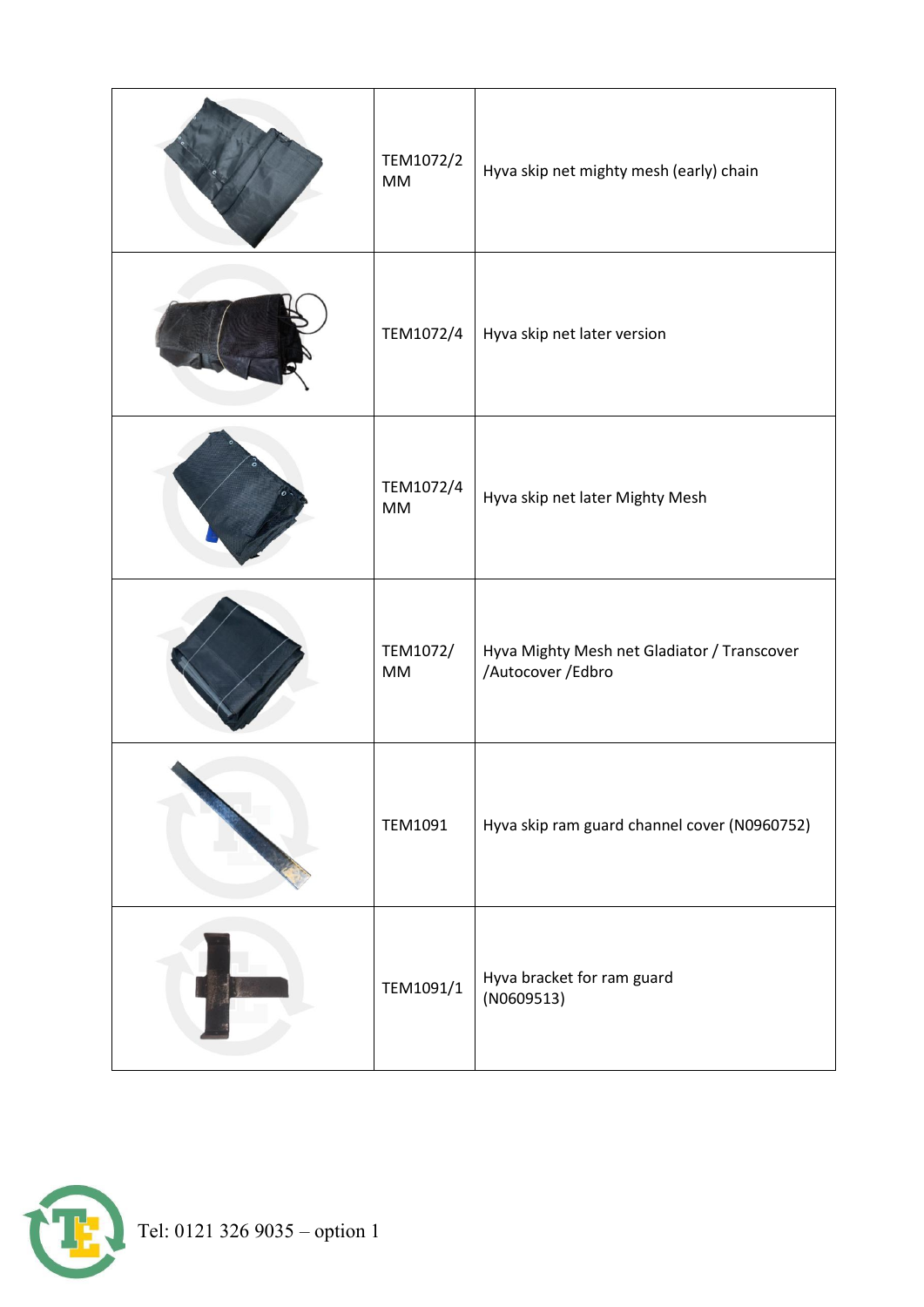| TEM1091/2      | Hyva bracket ram guard base end<br>(NO60924)     |
|----------------|--------------------------------------------------|
| <b>TEM1092</b> | Hyva ram guard slider rails (N0945108).          |
| <b>TEM1315</b> | Hyva skip netting system top tube<br>(523415200) |
| <b>TEM1327</b> | Hyva lower arm sheeting system<br>(5234 105 00)  |
| <b>TEM1360</b> | Hyva roll on/ off goose neck rest pad            |
| <b>TEM1361</b> | Hyva roll on/ off base plate to go with TEM1360  |

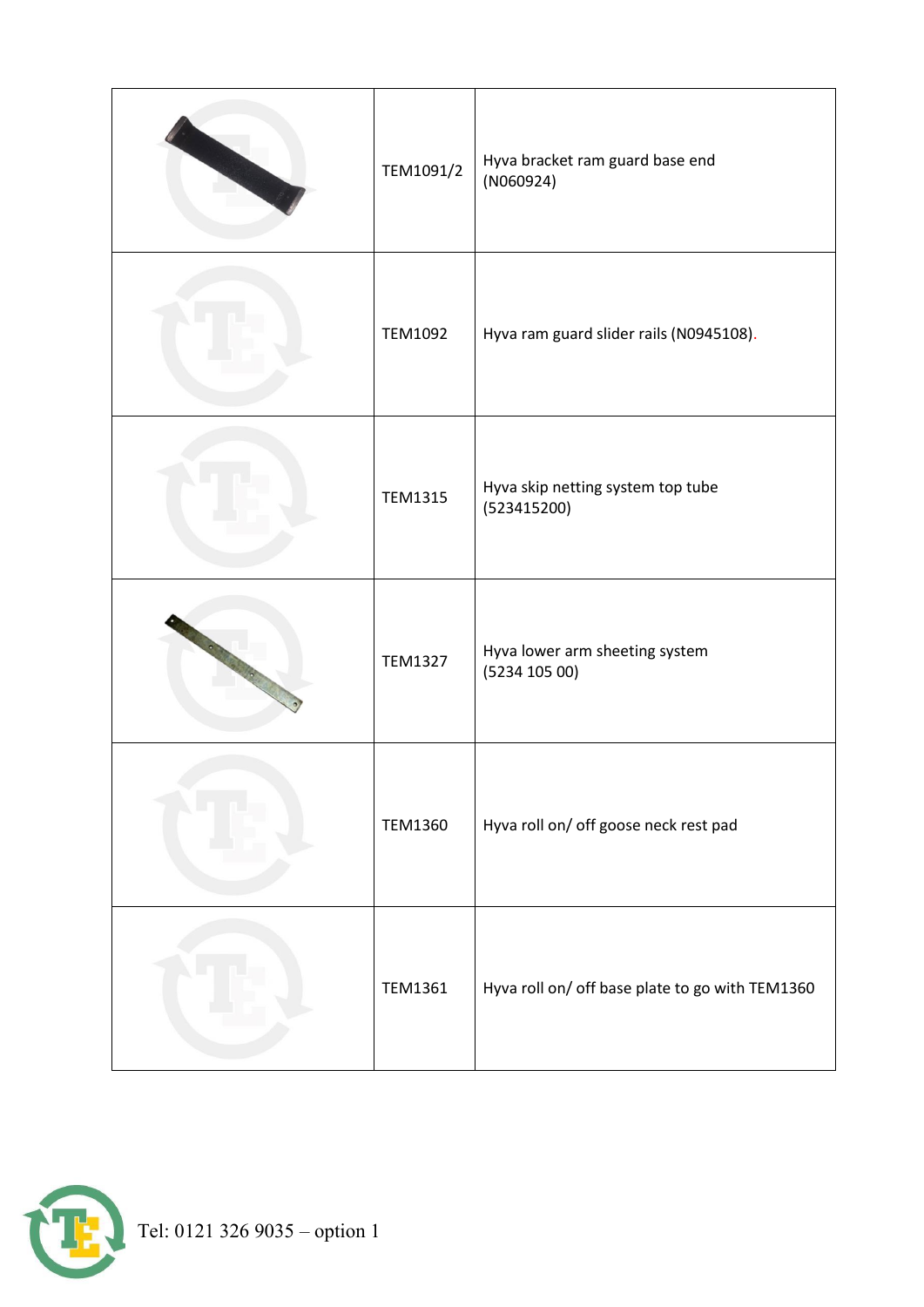|         | TEM1491        | Roller small load cell Hyva roll on                |
|---------|----------------|----------------------------------------------------|
|         | <b>TEM1492</b> | Roller large load cell Hyva roll on                |
|         | TEM1493        | Pin for roller load cell Hyva roll on              |
|         | TEM1519/1      | Circlip link arm BRG DE1002054/ Hyva 36010120      |
| TEN BUT | <b>TEM1539</b> | Hyva container stop skip<br>(P1000155)             |
|         | <b>TEM1581</b> | Hyva Kwik Cova upper arm right hand<br>(523411200) |

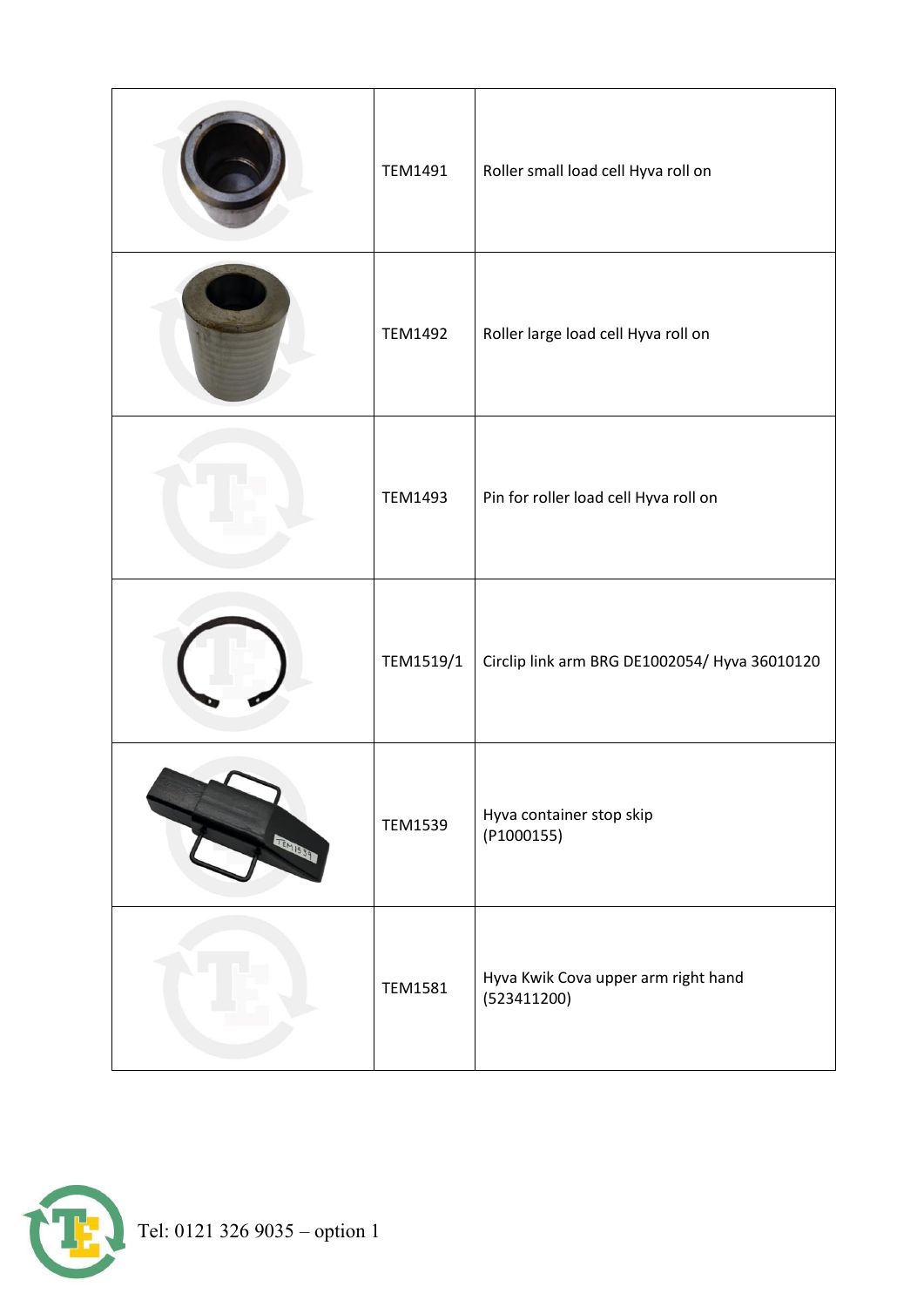| TEM1581/1      | Hyva upper arm pin autosheet                             |
|----------------|----------------------------------------------------------|
| <b>TEM1582</b> | Hyva Kwik Cova upper arm left hand<br>(523411201)        |
| TEM1582/1      | Lower arm Hyva fixed system both sides Hook<br>Loader    |
| TEM1607        | Hyva skip ram guard new type P1003874                    |
| <b>TEM1691</b> | Bush T1 hoist Farid 08160000044 (Hyva<br>761002315)      |
| <b>TEM1753</b> | Hyva mounting plate rod end new skip guard<br>(P1003873) |

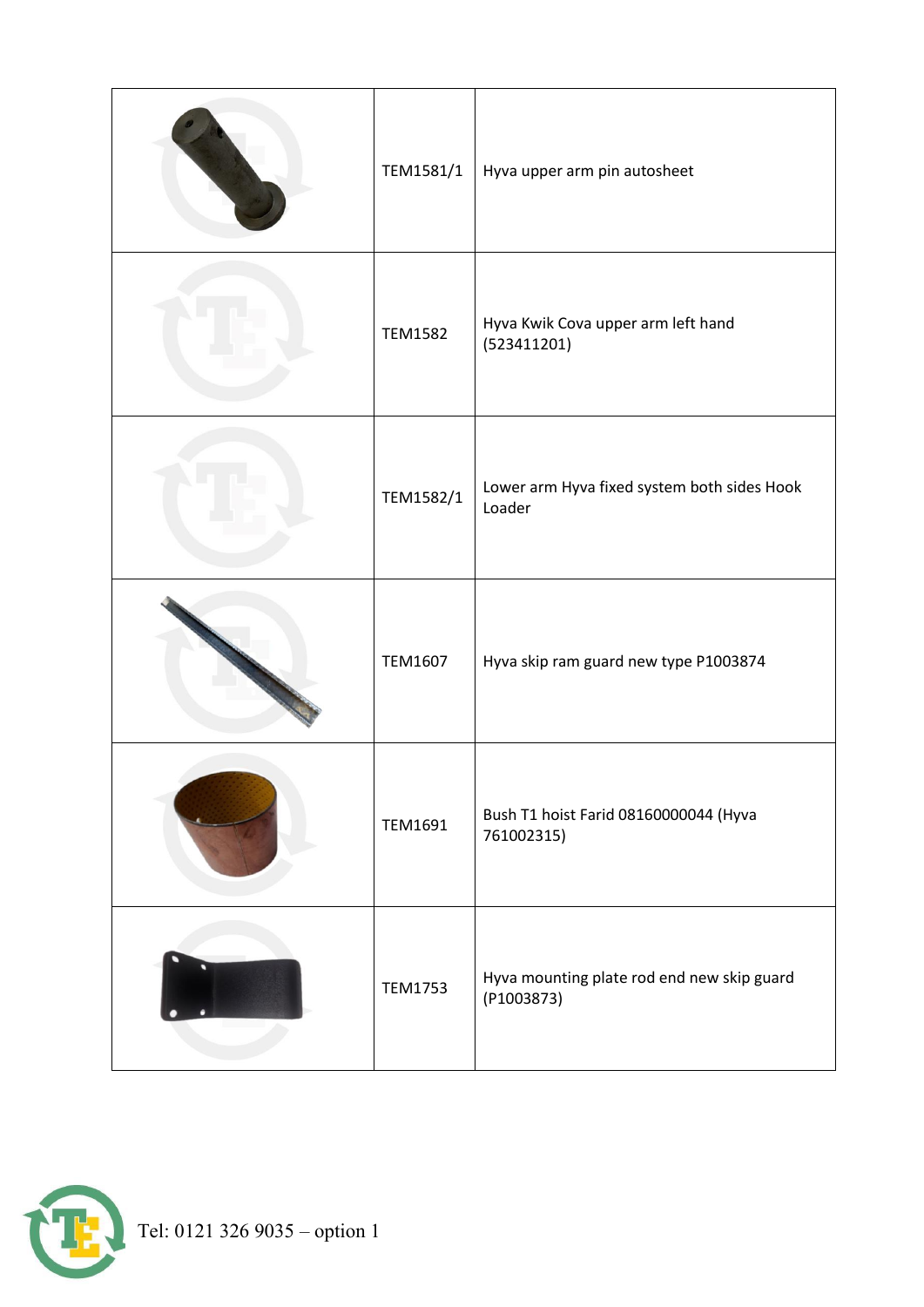

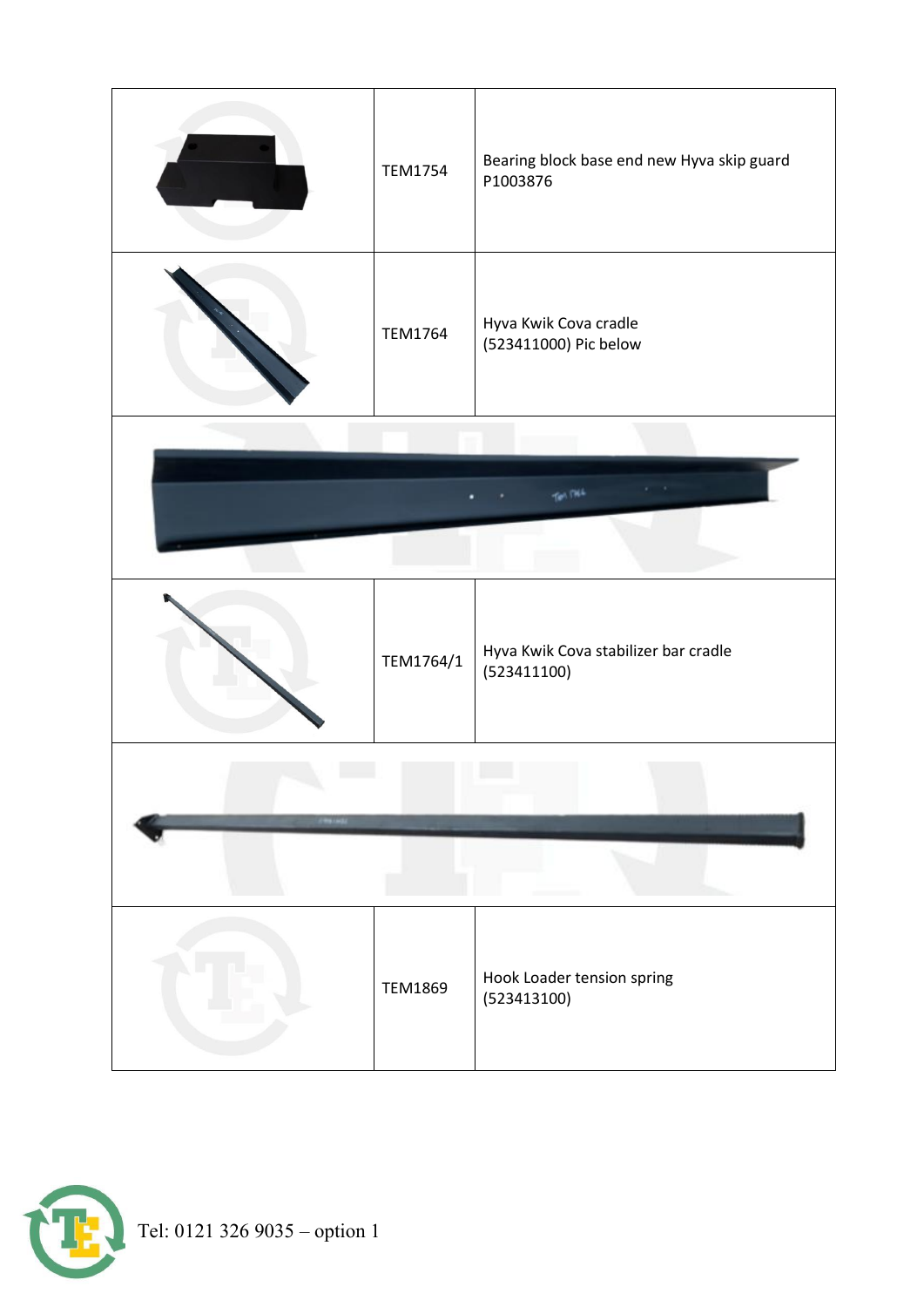| TEM1869/1      | Roller skip net Hyva 523414500                    |
|----------------|---------------------------------------------------|
| TEM1869/2      | Tension spring only Hyva Hook Loader              |
| <b>TEM1909</b> | Hook Loader front wear pad upper Hyva boom<br>arm |
| <b>TEM1910</b> | Hyva Hook Loader front wear pad lower boom<br>arm |
| <b>TEM1914</b> | Hyva Hook Loader rear wear pad lower boom<br>arm  |
| <b>TEM1915</b> | Hook Loader Hyva rear wear pad upper boom<br>arm  |

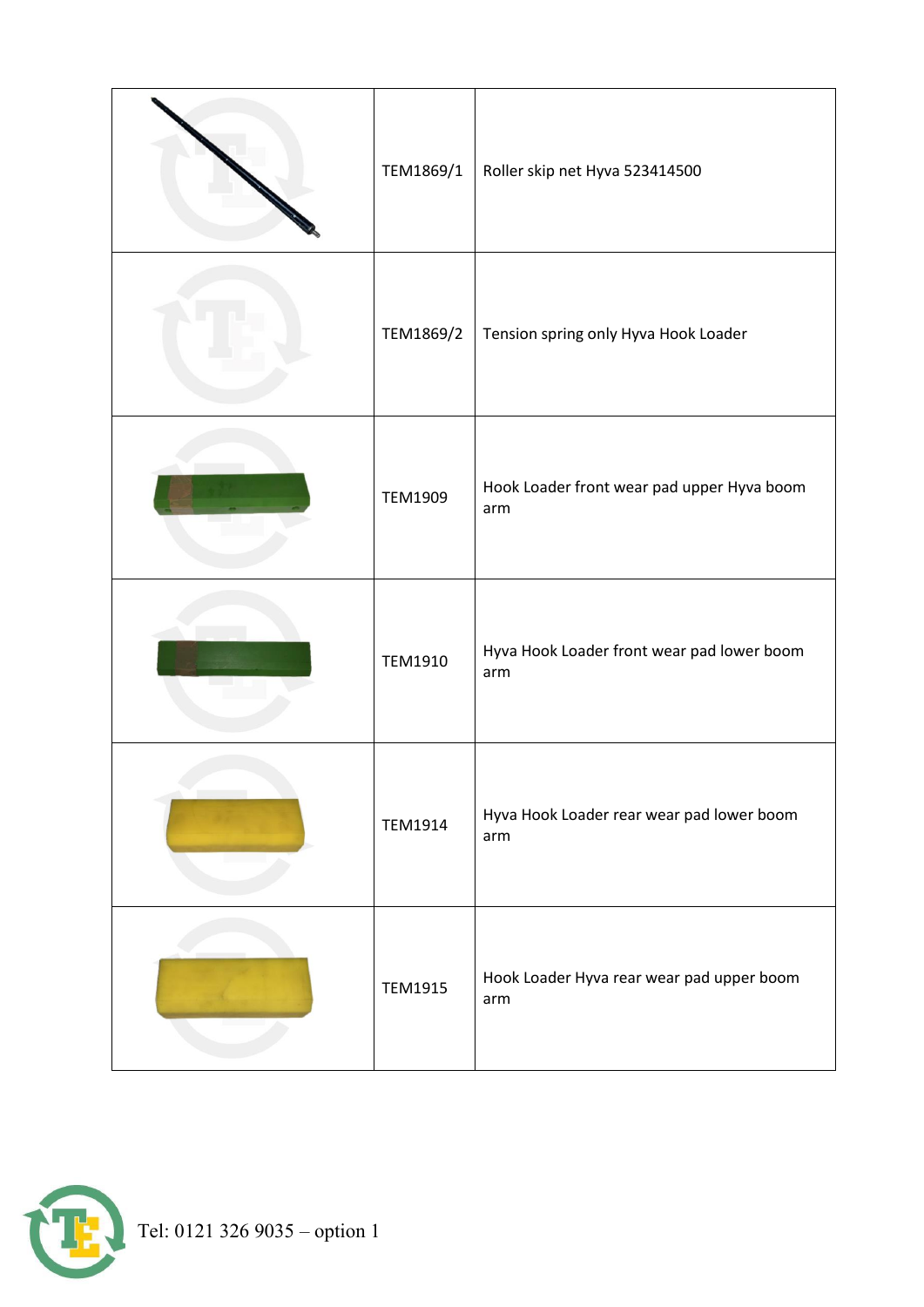|                                                                        | <b>TEM1958</b> | Wear pad Hyva ext skip arm (sides) N0598027K          |
|------------------------------------------------------------------------|----------------|-------------------------------------------------------|
|                                                                        | Tem1958/1      | Screw c/sink Hyva ext skip arm wear pads              |
|                                                                        | <b>TEM1959</b> | Wear pad Hyva ext skip arm (top/ bottom)<br>N0598048K |
|                                                                        | <b>TEM6014</b> | Bar tarp Hyva net system Hook Loader (image<br>below) |
|                                                                        |                |                                                       |
|                                                                        |                |                                                       |
| <b>S.W.L.</b><br><b>ARMS OUT</b><br><b>ARMS IN</b><br>ED LEGAL PAYLOAD | <b>TEM6022</b> | Decal SWL skip wagon various<br>(523622000)           |

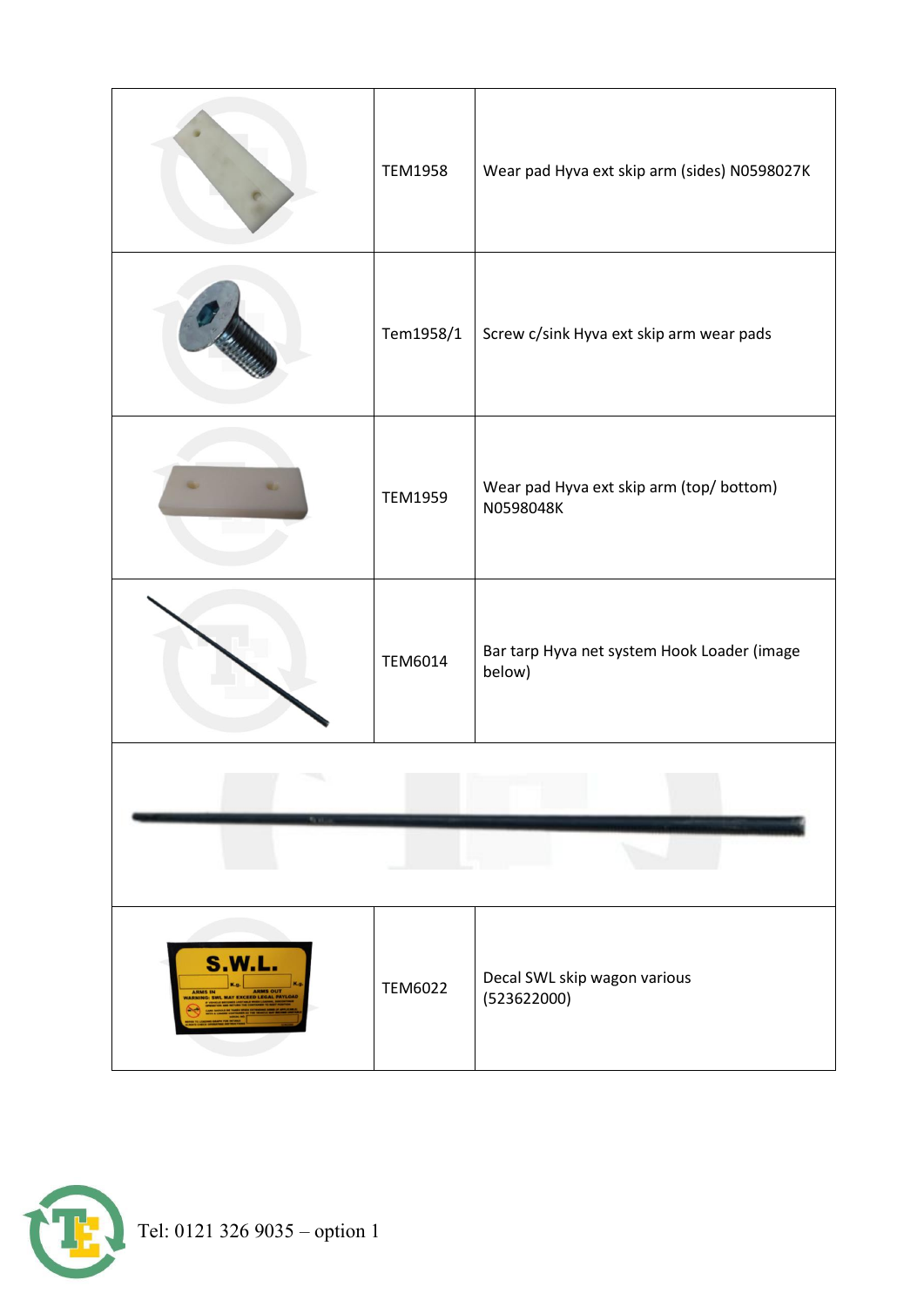| TEM6053        | Upper arm adjustable width system<br>(523406200)                |
|----------------|-----------------------------------------------------------------|
| TEM6053/1      | Lower arm easy sheet adjustable width system<br>(523405500)     |
| <b>TEM6054</b> | Spring roller easy sheet adjustable width system<br>(523413110) |
| TEM6092        | Pin tipping frame pivot Hyva Hook Loader<br>(06050004)          |
| TEM6092/1      | Bush Hyva tipping frame pin pivot (05160301)                    |
| TEM6092/2      | Circlip tipping pin retainer Hyva Hook Loader<br>(36000140)     |

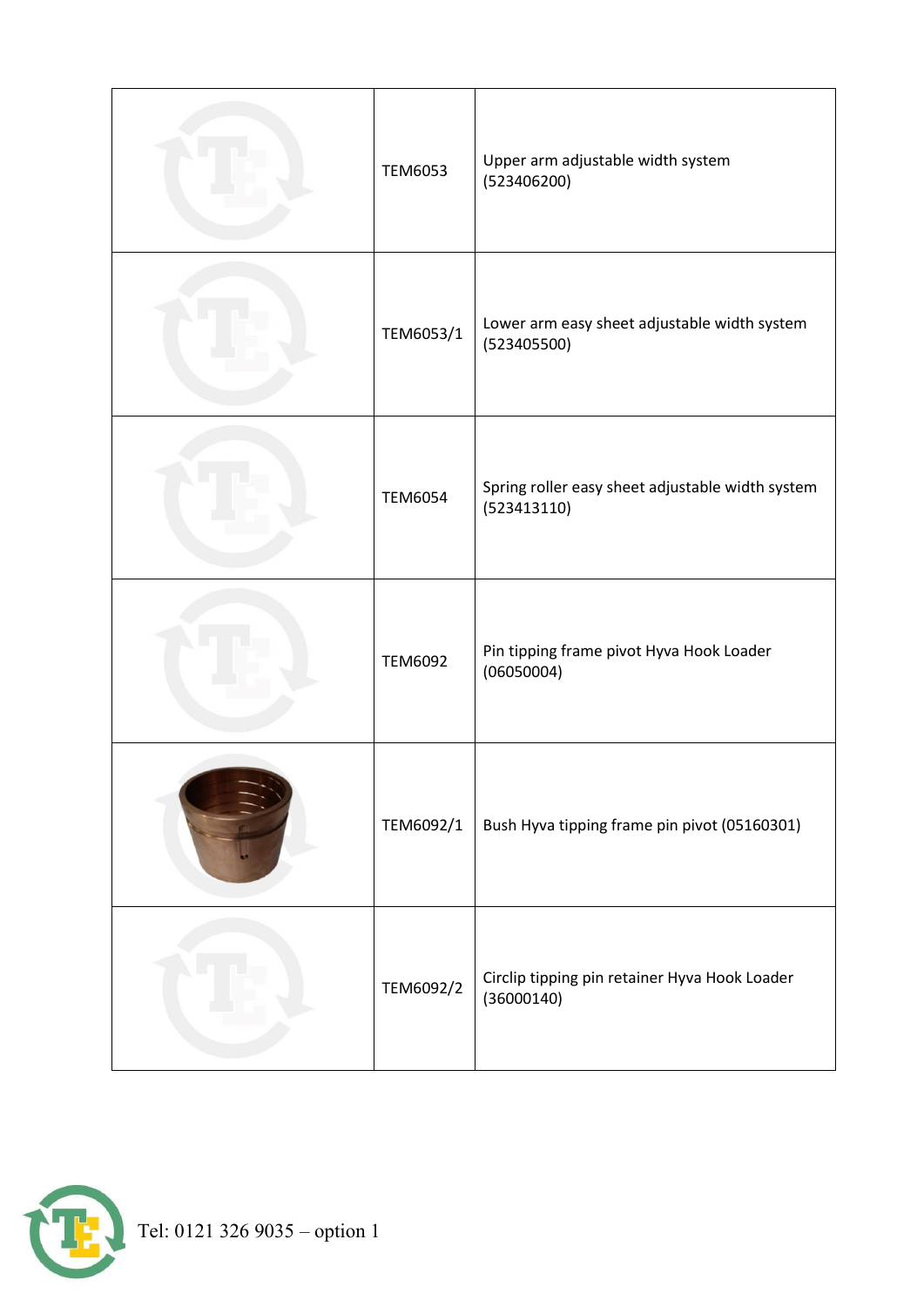| <b>TEM6108</b>            | Boom arm slide wear pad rest Hyva AE082065<br>AE080065         |
|---------------------------|----------------------------------------------------------------|
| <b>TEM6112</b>            | Hyva titan bridge wear plate AE082065                          |
| <b>TEM6116</b>            | Hyva hook no latch special (UK) H0004036                       |
| TEM6116/1                 | Hook mounting pin Hyva 08100001AA                              |
| TEM6116/1<br>$\pmb{0}$    | S/S External circlip for TEM6116 hook (55mm<br>pin) (36010110) |
| TEM6116/1<br>$\mathbf{1}$ | S/S Internal circlip for TEM6116 hook (55mm pin)               |

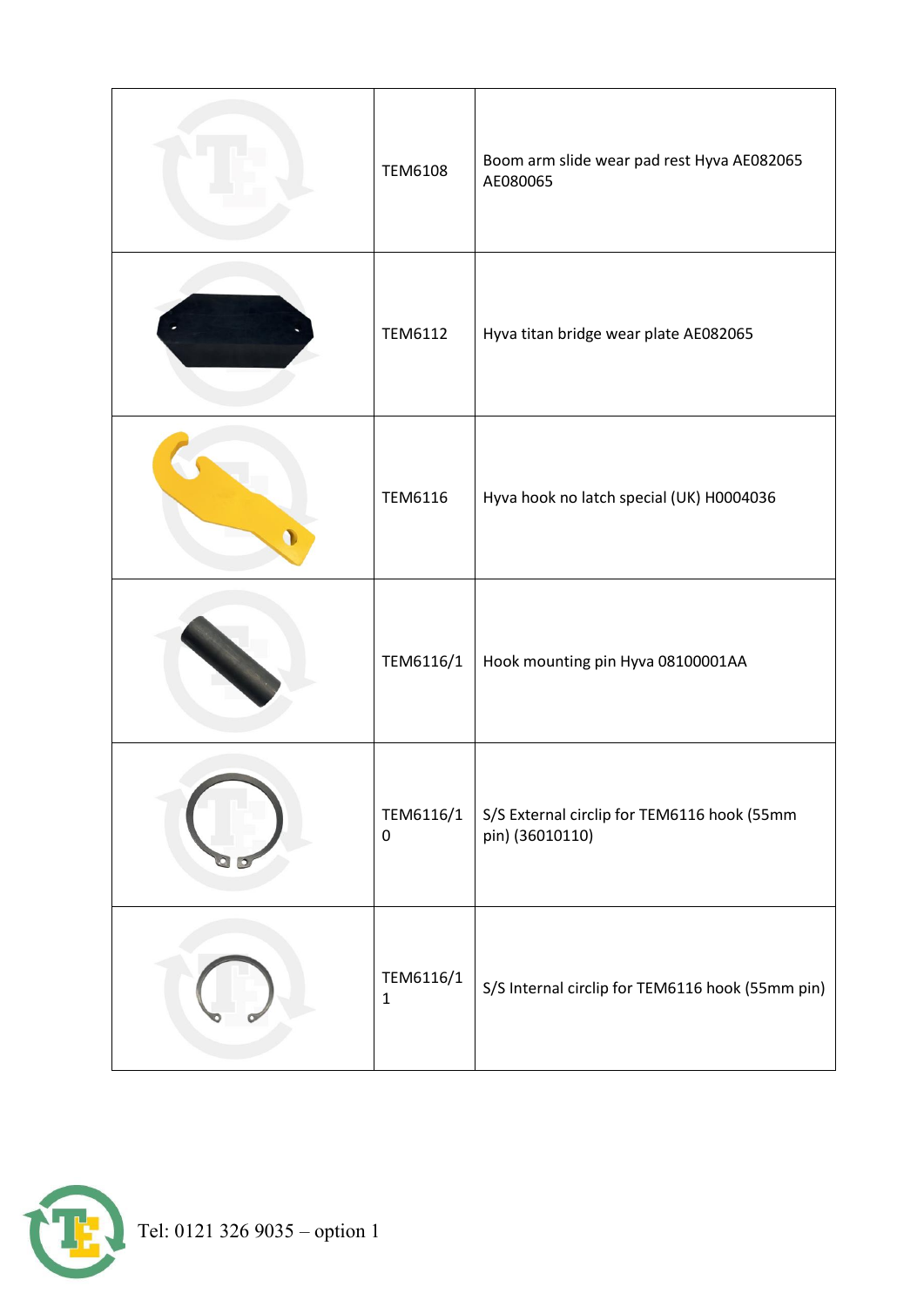| TEM6116/3                | Hyva hook asm AE090802                                       |
|--------------------------|--------------------------------------------------------------|
| TEM6116/3<br>$\mathbf 1$ | S/S Internal circlip TEM6116/3 Hook (60mm pin)<br>(36010120) |
| <b>TEM6117</b>           | Hyva skip wide angle mirror 523316610                        |
| <b>TEM6118</b>           | Hyva skip wide angle mirror arm 523316650                    |
| <b>TEM6121</b>           | Hyva skip arm pivot bush N0609522K                           |
| <b>TEM6127</b>           | Hyva titan container roller AE081666                         |

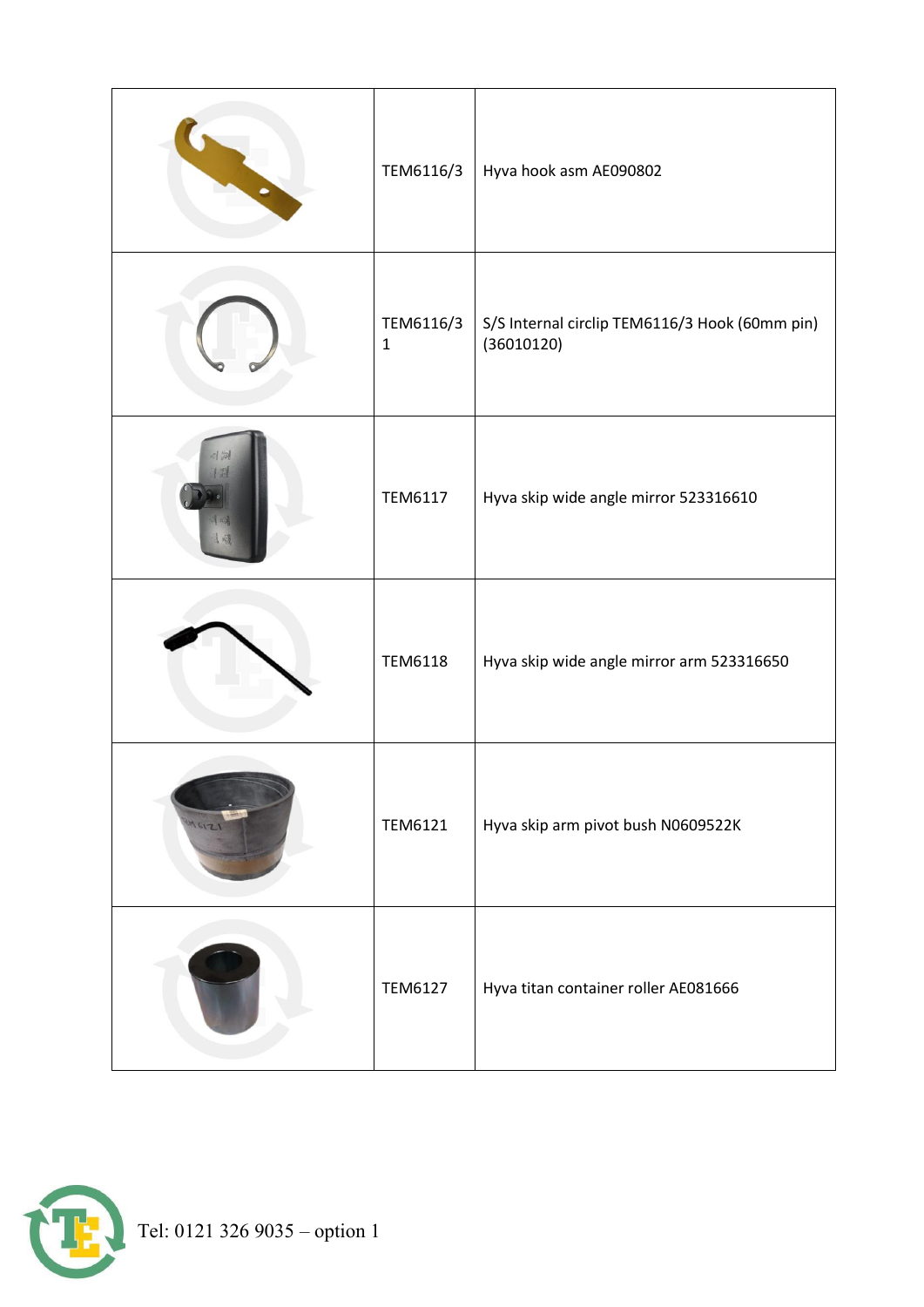| TEM6127/1      | Hyva titan container roller pin AE080083 |
|----------------|------------------------------------------|
| <b>TEM6130</b> | Hyva stabilizer cover ES2 52340810       |
| <b>TEM6131</b> | Square insert LDPE Hyva 523317480        |
| <b>TEM6132</b> | Hyva pin 523407761 65mm                  |
| TEM6132/1      | Circlip for TEM6132 Hyva 15029030        |
| TEM6132/2      | Pin Hyva 523407788 92mm                  |

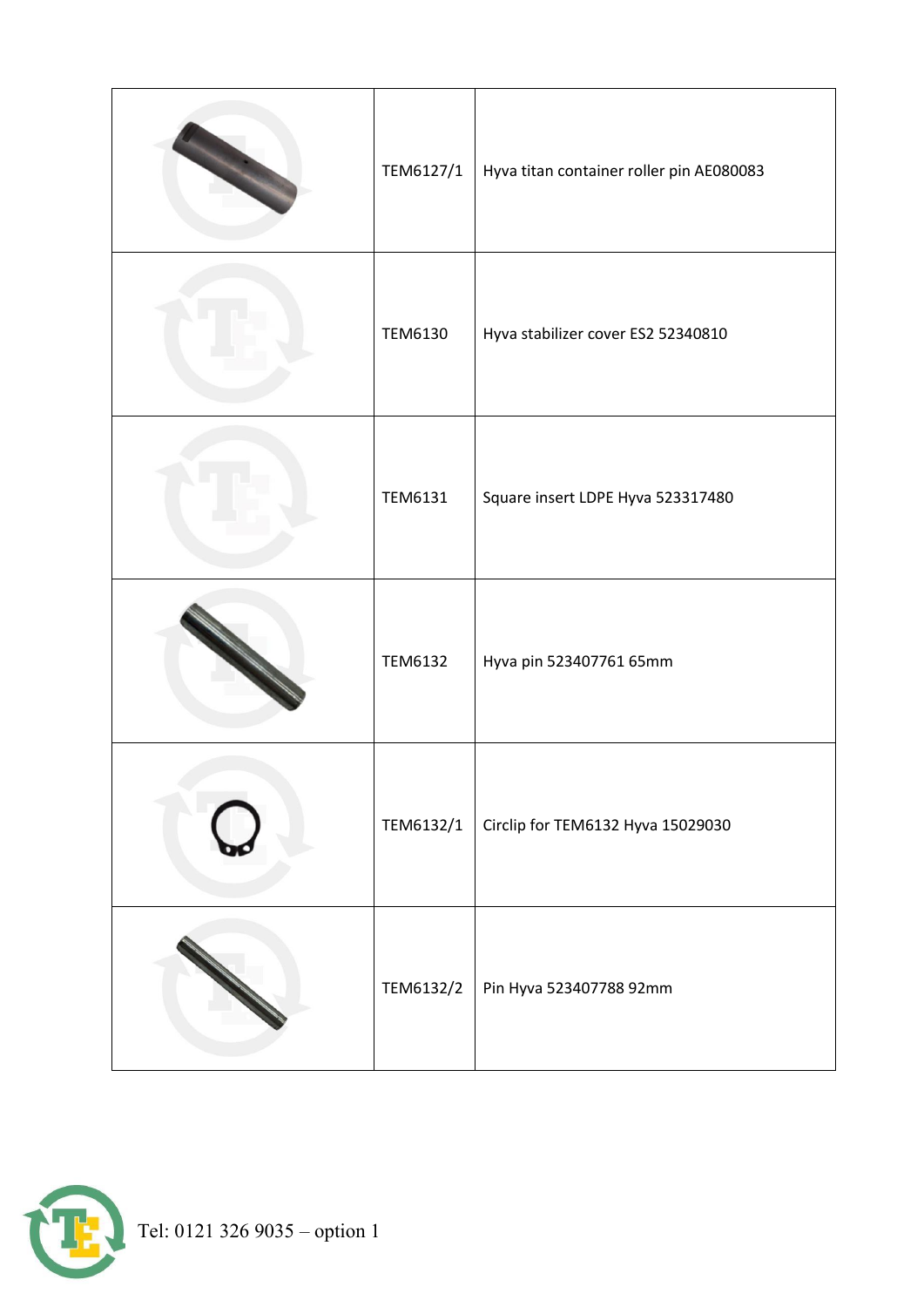| TEM6133        | Telescopic internal section Hyva ES2 523407900 |
|----------------|------------------------------------------------|
| <b>TEM6134</b> | Telescopic external section Hyva ES2 523407400 |
| <b>TEM6135</b> | Hyva ES2 wear pad 375X25X4 523406025           |
| TEM6136        | Hyva ES2 wear pad 375X60X4 523406065           |
| <b>TEM6137</b> | Hyva in out cylinder adjustable 521700615      |
| <b>TEM6149</b> | Hyva rear lock cylinder 3 port (09030635)      |

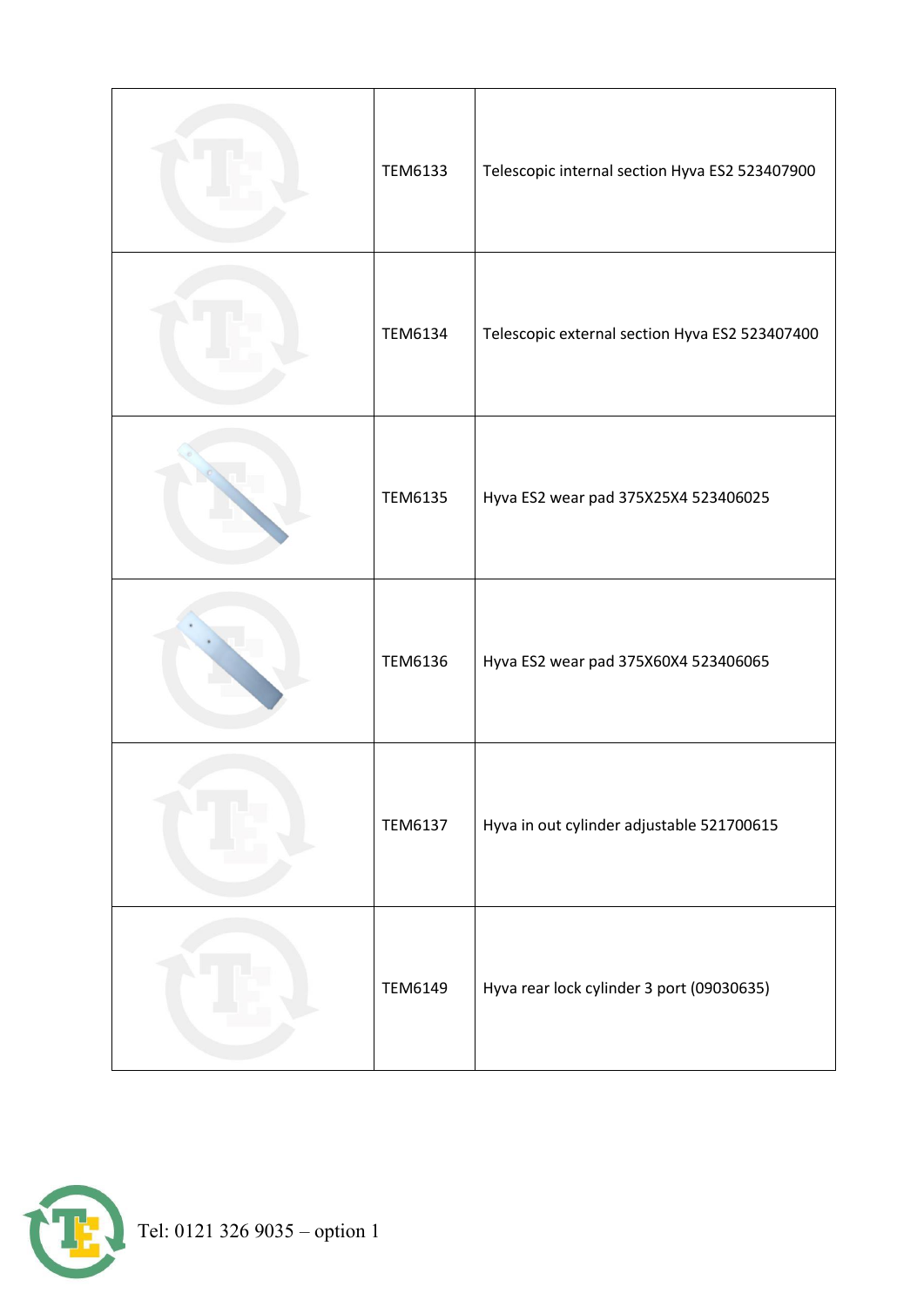| <b>TEM6150</b> | Hyva hook autosheet lower arm 523410500            |
|----------------|----------------------------------------------------|
| <b>TEM6151</b> | Cylinder pivot pin Hyva auto sheet 523402300       |
| <b>TEM6152</b> | Arm connecting pin Hyva autosheet 523402300        |
| <b>TEM6153</b> | Lower arm cylinder pin Hyva autosheet<br>523402491 |

### Hyva Springs

| TES4040        | Spring for Hyva roller also same spring in<br><b>TEM6054</b> |
|----------------|--------------------------------------------------------------|
| TES4051<br>L/H | Tension spring skip netting system<br>(523415401)            |

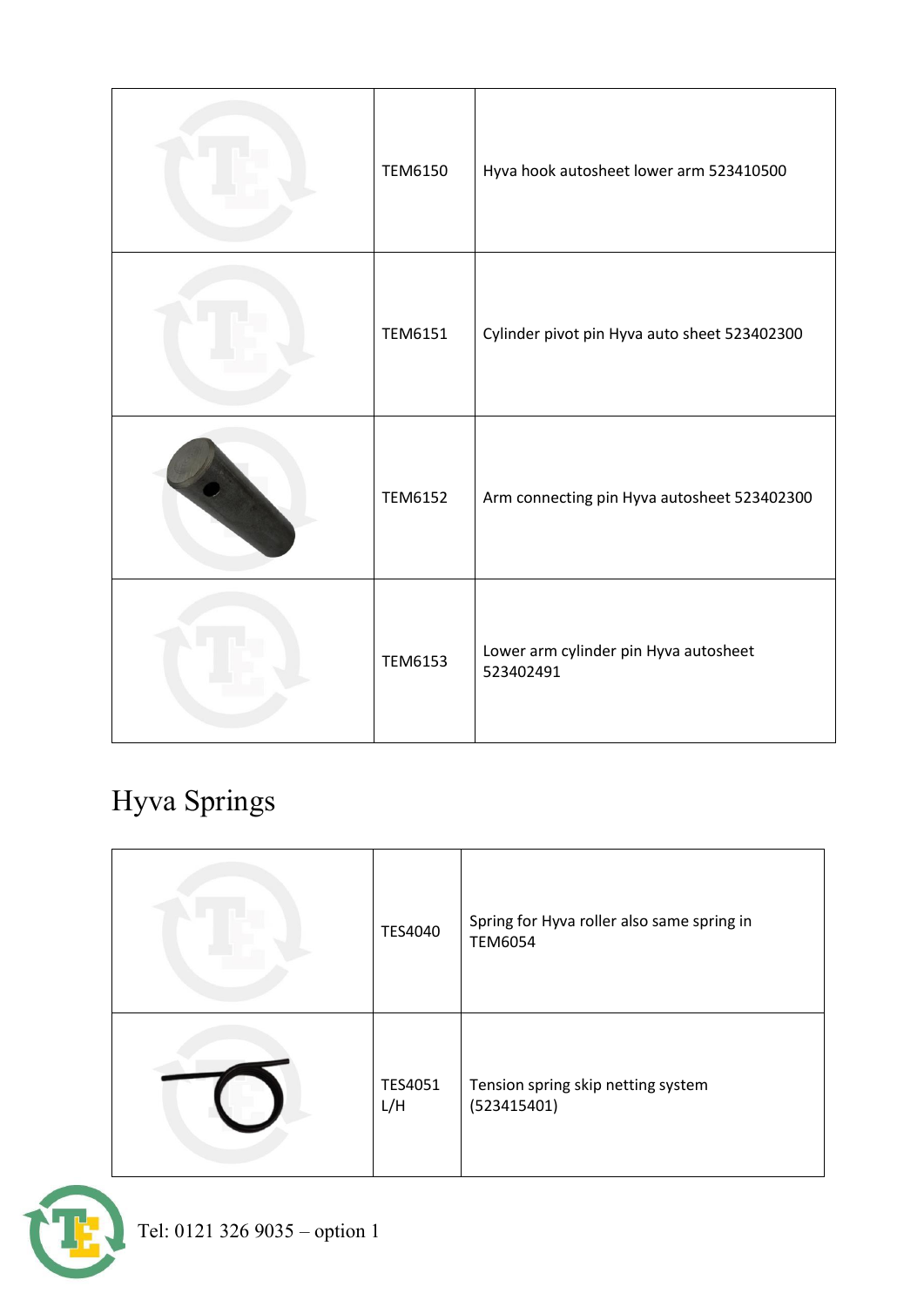|  | <b>TES4052</b><br>R/H | Tension spring skip netting system<br>(523415400) |
|--|-----------------------|---------------------------------------------------|
|--|-----------------------|---------------------------------------------------|

# Hyva Valves

| <b>TEV3032</b> | Hyva tip hook operating valve 5 port with lever<br>34010100 |
|----------------|-------------------------------------------------------------|
| <b>TEV3035</b> | Hyva diverter valve<br>(30120101)                           |
| TEV3035/2      | Valve rear lock with plunger Hyva titan<br>(31020100)       |
| <b>TEV3047</b> | Hyva PTO air switch skip wagon in cab<br>(520203824)        |
| TEV3071        | Oil level tank gauge (sight glass) 3" Hyva skip<br>08102129 |